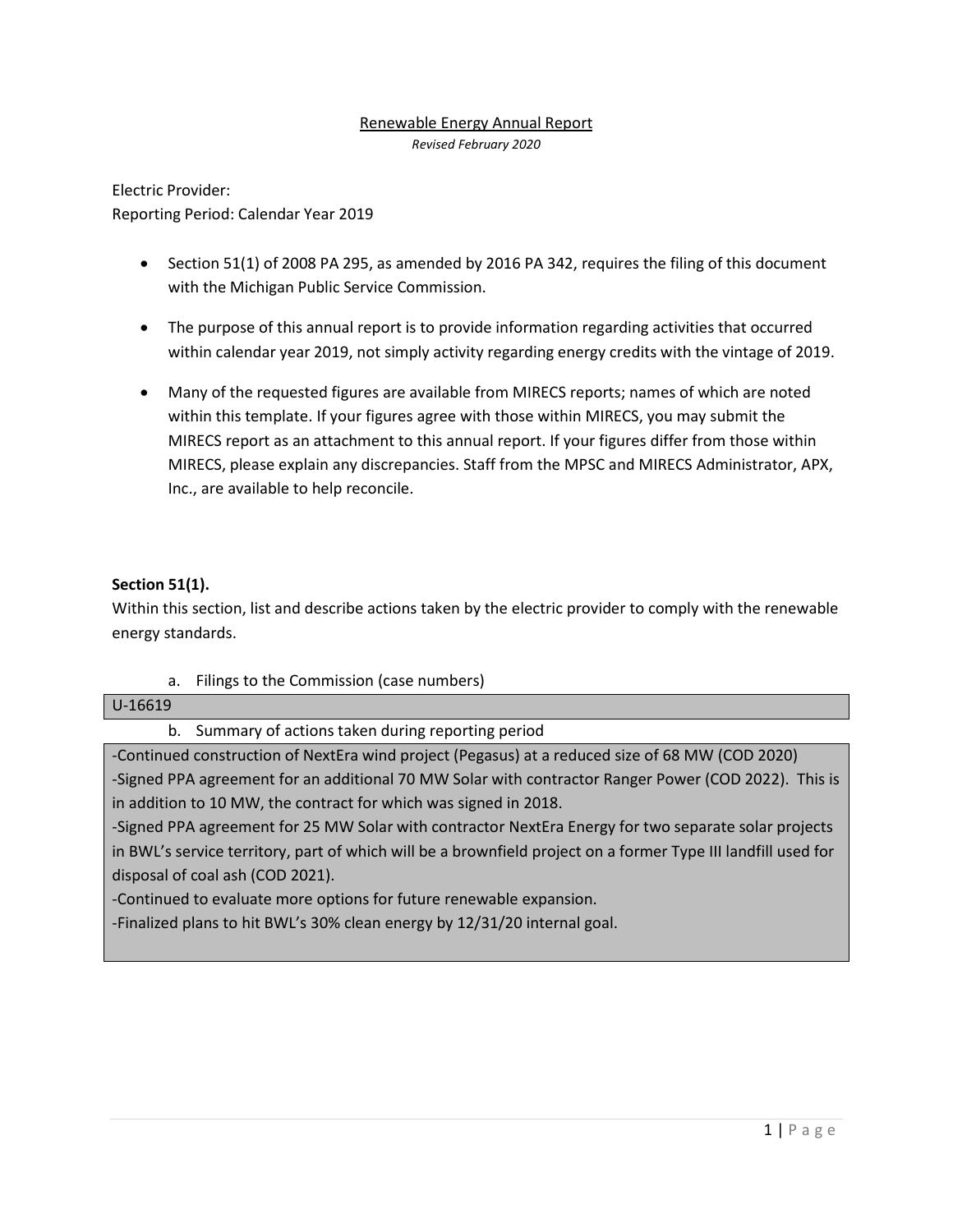## **Section 51(2)(a).**

Within this section, list the number of energy credits obtained and, if bundled credits, the MWh of electricity generated or otherwise acquired during the reporting period, including those credits transferred from ones wholesale electric supplier. This data may be found in the MIRECS report titled: My Credit Transfers using the transfer tabs indicated below and filtering the report by date (only activity occurring in 2019).

| <b>Credits From</b>      | <b>Renewable Energy</b> | <b>Incentive Credits</b> | <b>MWh Electricity</b> |
|--------------------------|-------------------------|--------------------------|------------------------|
|                          | <b>Credits</b>          |                          | Generated/Acquired     |
| Generated                | 2019 Vintage: 169       | 2019 Vintage: 359        | 167.9                  |
| (Intra-Account Transfer, | 2018 Vintage:           | 2018 Vintage:            |                        |
| only "Issued" in the     | 2017 Vintage:           | 2017 Vintage:            |                        |
| <b>Action column)</b>    | 2016 Vintage:           | 2016 Vintage:            |                        |
|                          | <b>Older Vintages:</b>  | <b>Older Vintages:</b>   |                        |
| Purchased                | 2019 Vintage: 178,248   | 2019 Vintage: 88,276     | 178,124.29             |
| (Inter-Account Transfer, | 2018 Vintage:           | 2018 Vintage:            |                        |
| only "Confirm" or        | 2017 Vintage:           | 2017 Vintage:            |                        |
| "Forward Transfer" in    | 2016 Vintage:           | 2016 Vintage:            |                        |
| the Action column)       | <b>Older Vintages:</b>  | <b>Older Vintages:</b>   |                        |
| <b>Total Credits</b>     | 178,417                 | 88,635                   | 178,292.19             |

"Issued" within the Action column refers to an account holder accepting the generation data after which energy credits are created. "Confirm" within the Action column refers to both the transferee and transferor agreeing to the non-recurring transfer. "Forward Transfer" within the Action column indicates a recurring transfer of which subsequent transfers of credits do not need to be accepted by both parties.

Explain any differences between the data provided and MIRECS reports.

The MWh of electricity acquired for Beebe 1b and Tower Kleber do not match the MIRECs generation input. Per contractual agreement with Tower Kleber and Beebe 1b, the financial reporting may not reflect the actual meter reads at the generator or the information entered in MIRECS. The MWh above reflect BWL accounting system values based on actual settlements.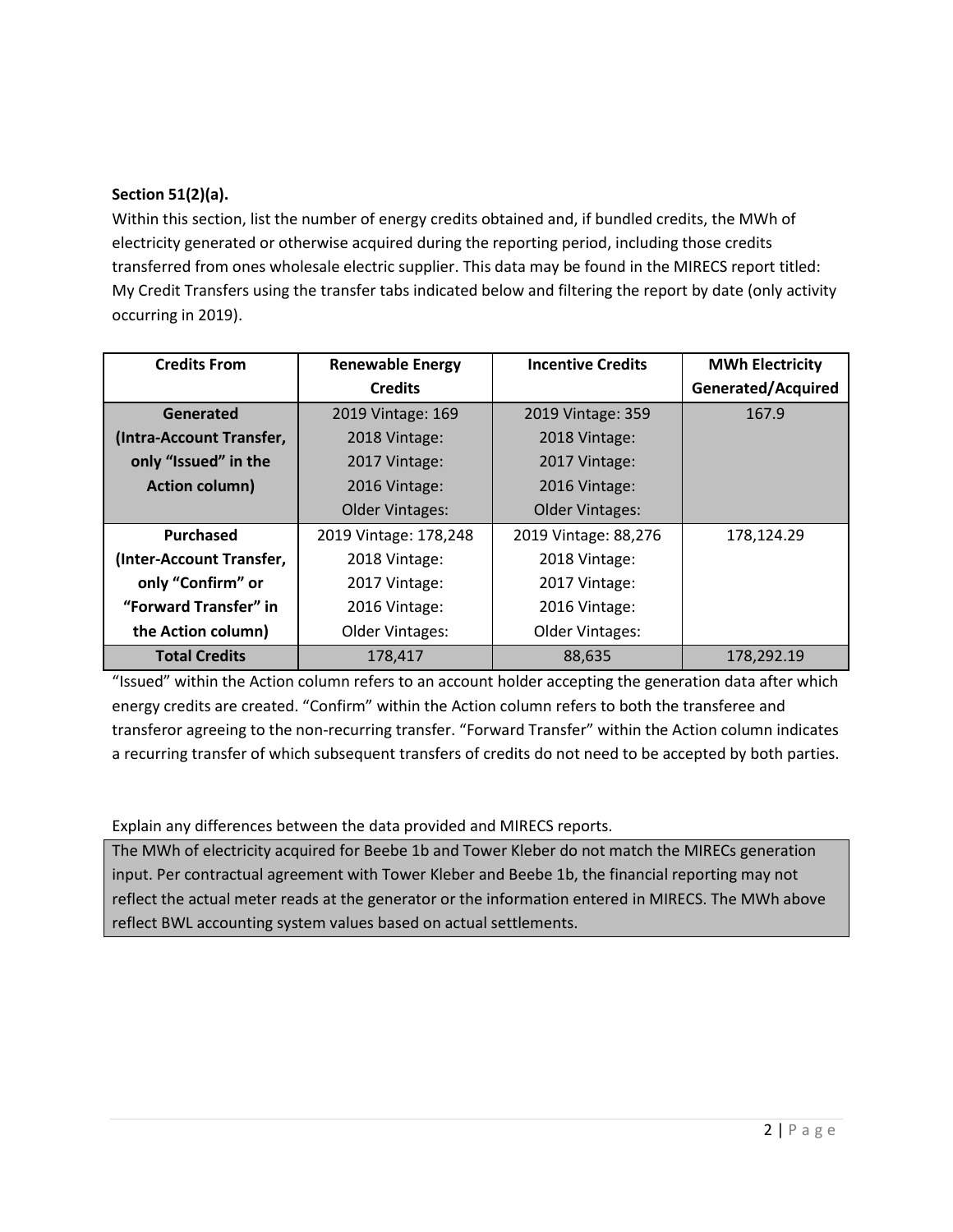Within this section, list the type of and number of energy credits sold, traded or otherwise transferred during the reporting period.

|                       | <b>Renewable Energy</b> | <b>Incentive Credits</b> |
|-----------------------|-------------------------|--------------------------|
|                       | <b>Credits</b>          |                          |
| Sold, traded or       | 2019 Vintage: 0         | 2019 Vintage: 0          |
| otherwise transferred | 2018 Vintage: 0         | 2018 Vintage: 0          |
|                       | 2017 Vintage: 0         | 2017 Vintage: 0          |
|                       | 2016 Vintage: 0         | 2016 Vintage: 0          |
|                       | Older Vintages: 0       | Older Vintages: 0        |
| <b>Expired</b>        | N                       | 0                        |
| (not in compliance    |                         |                          |
| sub-account)          |                         |                          |

To get a count of energy credits that have been sold, traded or otherwise transferred data may be found in the MIRECS report titled: My credit transfers; inter-account transfer; filter by 1) year (2019) 2) transferor (the company) and 3) action ("confirm" ).

To get a count of energy credits that have expired during a reporting year and that are not within the compliance sub-account use the report titled My Sub-Accounts, filter by 1) active tab, 2) Michigan eligibility ("no") and 3) the end date for the reporting year (between 1/1/2019 and 12/31/2019).

# **Section 51(2)(c).**

Within this section, list each renewable energy system (RES) owned, operated or controlled by the electric provider. List the capacity of each system, the amount of electricity generated by each system and the percentage of electricity which was generated from renewable energy (RE).

| <b>System Name1</b>       | <b>System Type</b> | Nameplate     | Electricity            | % of Electricity |
|---------------------------|--------------------|---------------|------------------------|------------------|
|                           | (RES)              | Capacity (MW) | <b>Generated (MWh)</b> | generated by     |
|                           |                    |               |                        | <b>RE/ACE</b>    |
| <b>Moores Park</b>        | <b>RES</b>         | 0.5           | $\Omega$               | N/A              |
| <b>Hydro</b>              |                    |               |                        |                  |
| <b>Cedar Street Solar</b> | <b>RES</b>         | 0.054         | 41.6                   | 100%             |
| <b>REO Town Solar</b>     | <b>RES</b>         | 0.013         | 16.8                   | 100%             |
| <b>Cedar Street Solar</b> | <b>RES</b>         | 0.104         | 109.4                  | 100%             |
| <b>Expansion</b>          |                    |               |                        |                  |
| Delta Solar 1             | <b>RES</b>         | 8.1           | 12,863.72              | 100%             |
|                           |                    |               |                        |                  |
| Delta Solar 2a            | <b>RES</b>         | 12.0          | 18,632.1               | 100%             |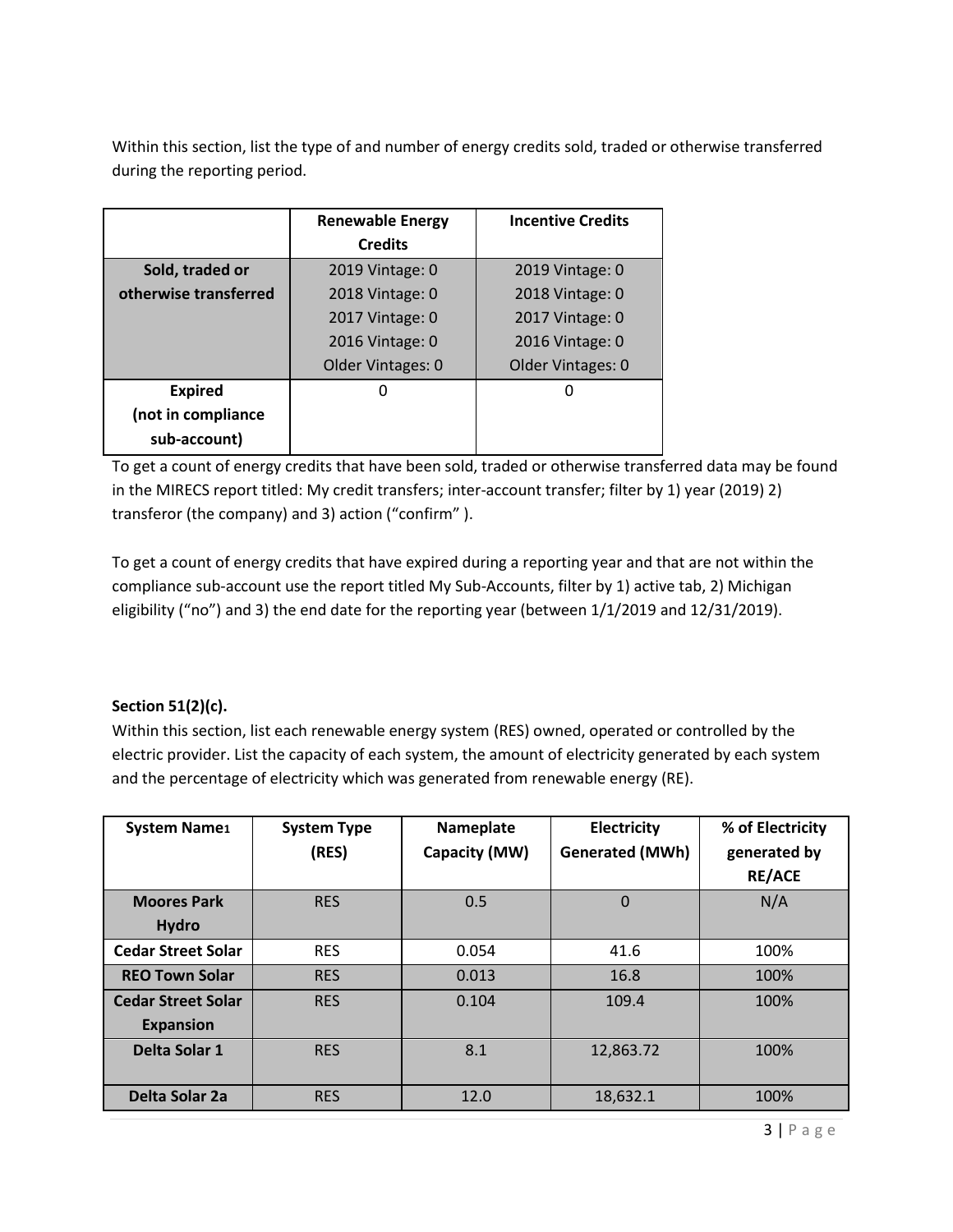| Delta Solar 2b | RES | ວ ດ<br>J.J | 6,072.227 | 100% |
|----------------|-----|------------|-----------|------|

1System name should agree with the project name listed within MIRECS. This data may be found in the Project Management module within MIRECS.

Within this section, list the renewable energy system (RES) the electric provider is purchasing energy credits from. These include purchase power agreements. However, unbundled (credit only) purchases do not need to be listed here. Projects (generators) serving multijurisdictional electric providers should be listed here.

| <b>System Name</b>       | <b>System Type</b> | Electricity            | <b>Energy Credits</b> | <b>Allocation Factor</b> |
|--------------------------|--------------------|------------------------|-----------------------|--------------------------|
|                          | (RES)              | <b>Purchased (MWh)</b> | Purchased1            | and Method               |
| <b>Tower-Kleber</b>      | <b>RES</b>         | 8,114.44               | $8,976$ – Total       | 100%                     |
| <b>Hydro</b>             |                    |                        | $8,211 - RECS$        |                          |
|                          |                    |                        | $765 - IRECS$         |                          |
| <b>Granger Electric</b>  | <b>RES</b>         | 77,346.50              | 84,529 – Total        | 100%                     |
| Company/EDI $-$          |                    |                        | 77,347 – RECS         |                          |
| Grand River #1;          |                    |                        | $7,182 - IRECS$       |                          |
| Wood Rd #1, #2           |                    |                        |                       |                          |
| <b>Exelon Generation</b> | <b>RES</b>         | 55,095.30              | 55,122 - REC Total    | 38% - 19.2 MW of         |
| LLC,                     |                    |                        |                       | 50.4 MW                  |

1Distinguish between different types of credits (REC).

Allocation Factor and Method: For use if 100% of system output is not purchased. For instance, a system selling to multiple parties: list how the energy and credits are allocated – if by percentage, list the percentage as well.

Allocation Factor and Method: If used by multijurisdictional electric providers please include which percentage of energy and credits are to be distributed to Michigan (list allocation method as well, for example: system load).

## **Section 51(2)(d).**

Within this section, list whether, during the reporting period, the electric provider entered into a contract for, began construction on, continued construction of, acquired, or placed into operation a renewable energy (RE) system.

| <b>System Name1</b> | <b>Resource</b><br>(technology,<br>RE) | Nameplate<br>Capacity (MW) | <b>Construction</b><br>start date or<br>acquisition<br>date | <b>Commercial</b><br>operation date | Owned by<br>electric<br>provider? |
|---------------------|----------------------------------------|----------------------------|-------------------------------------------------------------|-------------------------------------|-----------------------------------|
| <b>Ranger Solar</b> | RE,                                    | 80                         | Contract                                                    | Q1 2021                             | No                                |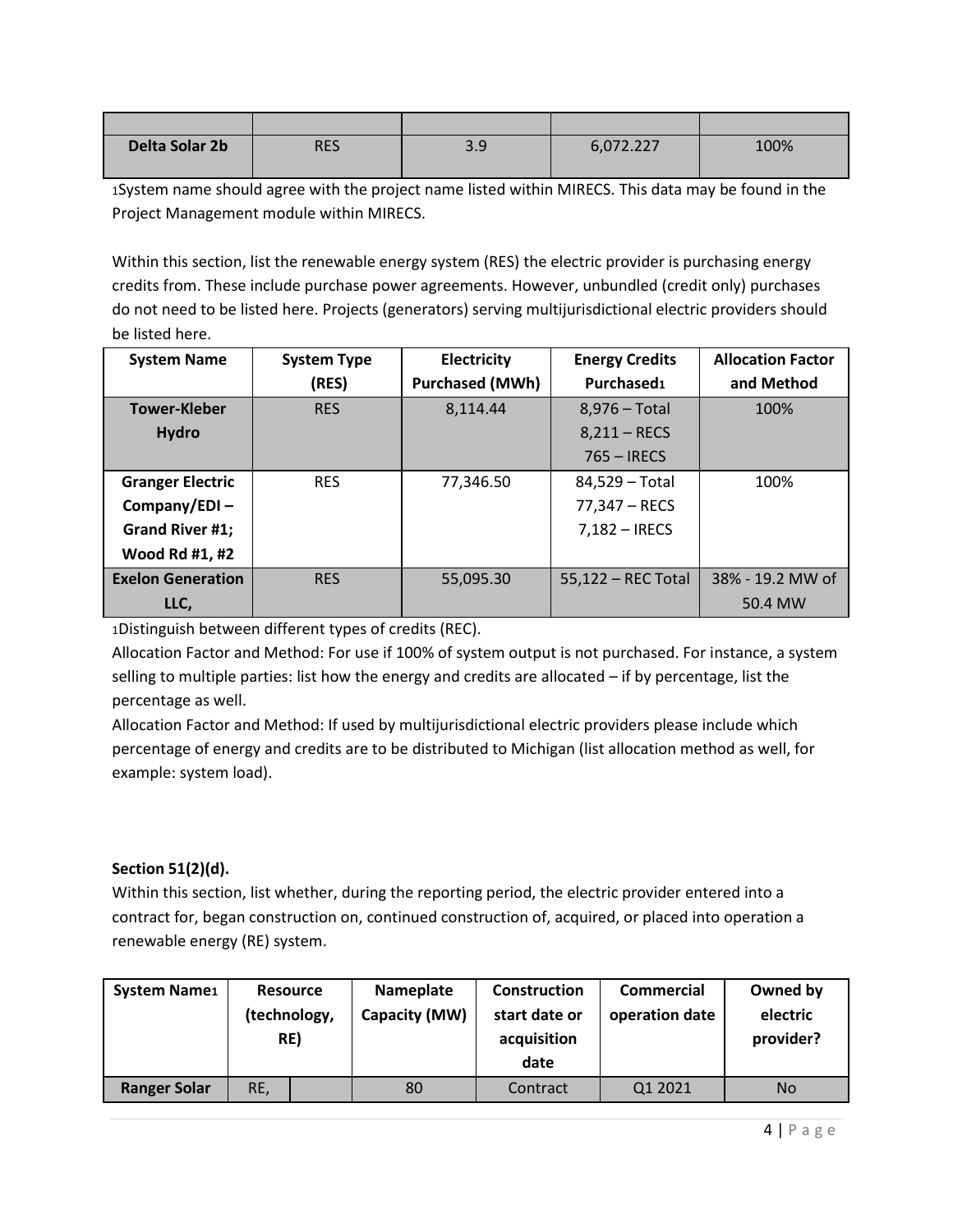|                      | Solar |    | signed Q1 19 |         |    |
|----------------------|-------|----|--------------|---------|----|
| <b>NextEra Solar</b> | RE,   | 25 | Contract     | Q4 2021 | No |
|                      | Solar |    | signed Q2    |         |    |
|                      |       |    | 2019         |         |    |
|                      |       |    |              |         |    |

1System name should agree with the project name listed within MIRECS. Dates may be forecast.

### **Section 51(2)(e).**

Within this section, list the expenditures incurred during the reporting period to comply with the renewable energy standards or the forecasted expenditures for the remaining plan period. Also, electric providers with an approved or planned renewable energy surcharge (as per Section 45), list the incremental cost of compliance (ICC) incurred during the reporting period.

# **Total Costs to Comply with Renewable Energy Standard in 2019** \$12,841,720

**Forecast of total expenditures for the remaining plan period of 2020-2029**

\$82,083,689.64

Total Expenditures: ICC + Transfer Cost

**Total Transfer Cost for 2019 (if any)** \$10,314,524.99

Transfer Cost: The component of renewable energy and capacity revenue recovered from PSCR clause.

| Total ICC for 2019 |  |
|--------------------|--|
| \$2,527,195.01     |  |

| Forecast of the ICC for the remaining plan period<br>$(2020 - 2029)$ | Monthly residential surcharge (\$3 or less) |  |
|----------------------------------------------------------------------|---------------------------------------------|--|
| \$5,376,476                                                          | S0                                          |  |

| Capital Expenditures for 2019 (if any) |  |
|----------------------------------------|--|
|                                        |  |
|                                        |  |

Capital Expenditure: An investment in a renewable energy capital asset.

#### **Section 51(2)(f).**

Within this section, list the method and the retail sales in MWh for the reporting period.

List the Method: either average of 2016-2018 retail sales or the 2018 weather normalized retail sales. Average of retail sales

The method chosen should be consistent with the method approved in the initial plan case from 2017. All sales are retail (net of wholesale).